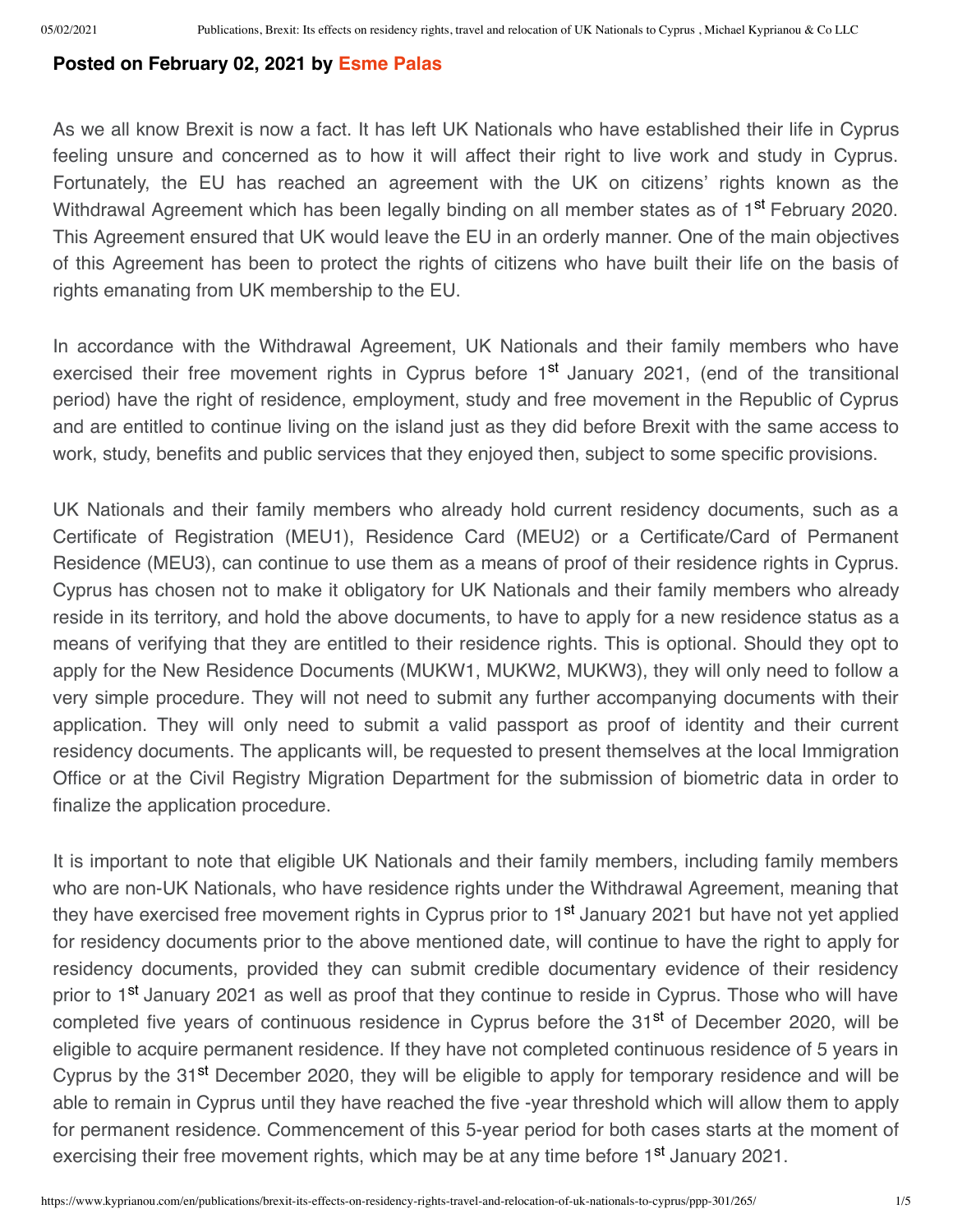The Withdrawal Agreement also protects the rights of family members of those UK Nationals who have already exercised their free movement rights in the Republic of Cyprus before the 1<sup>st</sup> of January 2021.Children born or adopted after that date by them or their spouse/civil union partner will enjoy the same rights as pre-existing family members. Furthermore, any existing family member who on 31<sup>st</sup> December 2020 was living in a country other than Cyprus will be able to reunite in Cyprus with them as a family member at any time in the future. Such family member will then be eligible to qualify for permanent residence, after completing five years of continuous residence.

In all the above cases a new type of residency document will be issued to the UK Nationals and their family members, the MUKW1, MUKW2 and MUKW3. There will be no deadline for the submission of residency applications within the new process that applies as from 1<sup>st</sup> January 2021.

It is clear that the Cyprus Government protects the residency rights of UK Nationals and their family members, including family members who are Third Country Nationals, by fully implementing all the provisions of the Withdrawal Agreement on citizens' rights. If these persons have exercised their residency rights before 31<sup>st</sup> December 2020 or if they are eligible to apply after 31<sup>st</sup> December 2020, they will be able to continue living in Cyprus with the same access to work, study, benefits and public services that they enjoy now. They will have a right to reside in Cyprus without any time limitations. Their passports will be checked at the entry/exit border checks but will not be stamped.

UK Nationals however, who do not hold residency documents issued prior to 31<sup>st</sup> December 2020, and do not have credible evidence that they exercised their free movement rights in the Republic of Cyprus prior to the abovementioned date and that they continue to reside in Cyprus, will still be able to visit Cyprus but their passports will be stamped during entry/exit border checks with a 90-day limitation period, which is the period of time that they can legally remain in Cyprus. This means that UK Nationals can legally enter and stay in Cyprus with a 90 days' maximum limit.

## **TEMPORARY RESIDENCE**

In the event that UK Nationals wish to extend their stay in Cyprus for more than 90 days, they can apply for temporary residence permit - the so called "pink slip" which allows non-EU passport holders to extend their stay in Cyprus for more than 90 days. Applicants need to apply before their visas expire. It is valid for one year and can be renewed on an annual basis. Under this permit a person is allowed to live in Cyprus as a visitor without the right to work. Spouses and children below the age of 18 can also apply. However, a holder of this temporary residence permit cannot stay out of the country for more than 3 months continuously as the permit will be cancelled.

## **PERMANENT RESIDENCE**

In cases where UK Nationals wish to move to Cyprus permanently, then there are other routes which they, just as any other Non-EU National, can explore that will allow them to obtain permanent residence in Cyprus.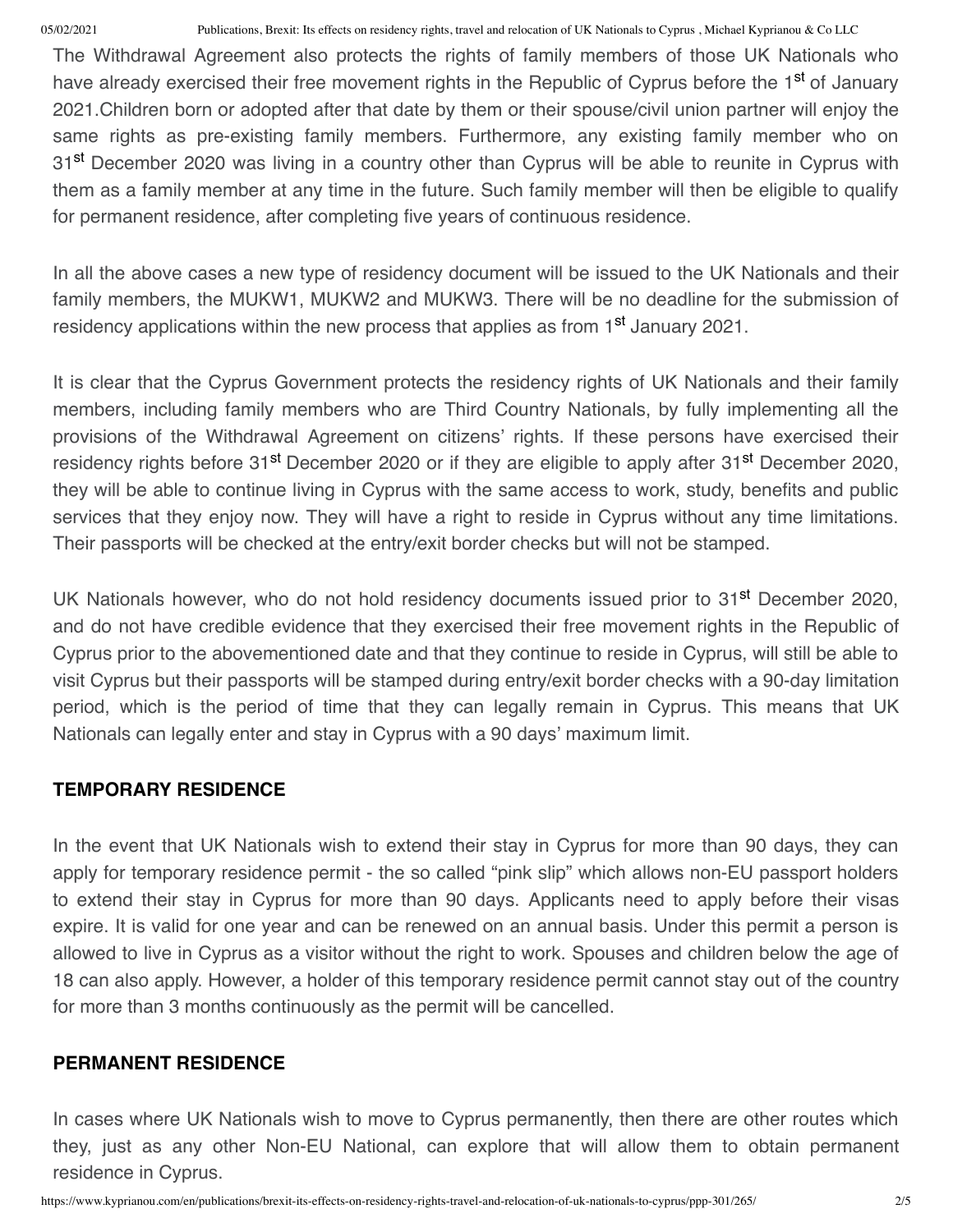It is possible for any Non-EU National, including UK Nationals, to apply for an immigration permit on the basis of one of the Categories referred to in the Aliens and Immigration Regulations.

The immigration permit grants non-EU Nationals, as well as their spouses and children under 18 years old, the right to permanently reside in the country and travel to Cyprus without immigration entry procedures.

This permit is granted for an indefinite duration to non-EU nationals who comply with the requirements of applying under each Category.

Applications for the immigration permits are submitted on the basis of one of the following categories as described in the relevant legislation:

**Category A:** Persons who intend to work as self-employed in agriculture, cattle breeding, bird breeding or fish culture in the Republic: provided that they have in their possession adequate land or a permit to acquire same, they have fully and freely at their disposal necessary capital as provided for in the regulations and such an employment should not negatively affect the general economy of the Republic.

**Category B:** Persons who intend to work as self-employed in mining enterprises in the Republic: provided that they have in their possession a relative permit, they have fully and freely at their disposal the necessary capital and such an employment should not negatively affect the general economy of the Republic.

**Category C:** Persons who intend to work as self-employed in a trade or profession in the Republic: provided that they have in their possession a relative permit, they have fully and freely at their disposal the required capital and that such an employment should not affect negatively the general economy of the Republic.

**Category D:** Persons who intend to work as self-employed in a profession or science in the Republic: provided that they have academic or professional qualifications for which there is a demand in Cyprus. Possession of adequate funds is also necessary.

**Category E:** Persons who have been offered permanent employment in the country which will not create undue local competition.

**Category F:** Persons who have fully and freely at their disposal a secure and regular annual income, which is high enough to provide a decent living in Cyprus without having to engage in any business, trade or profession in Cyprus.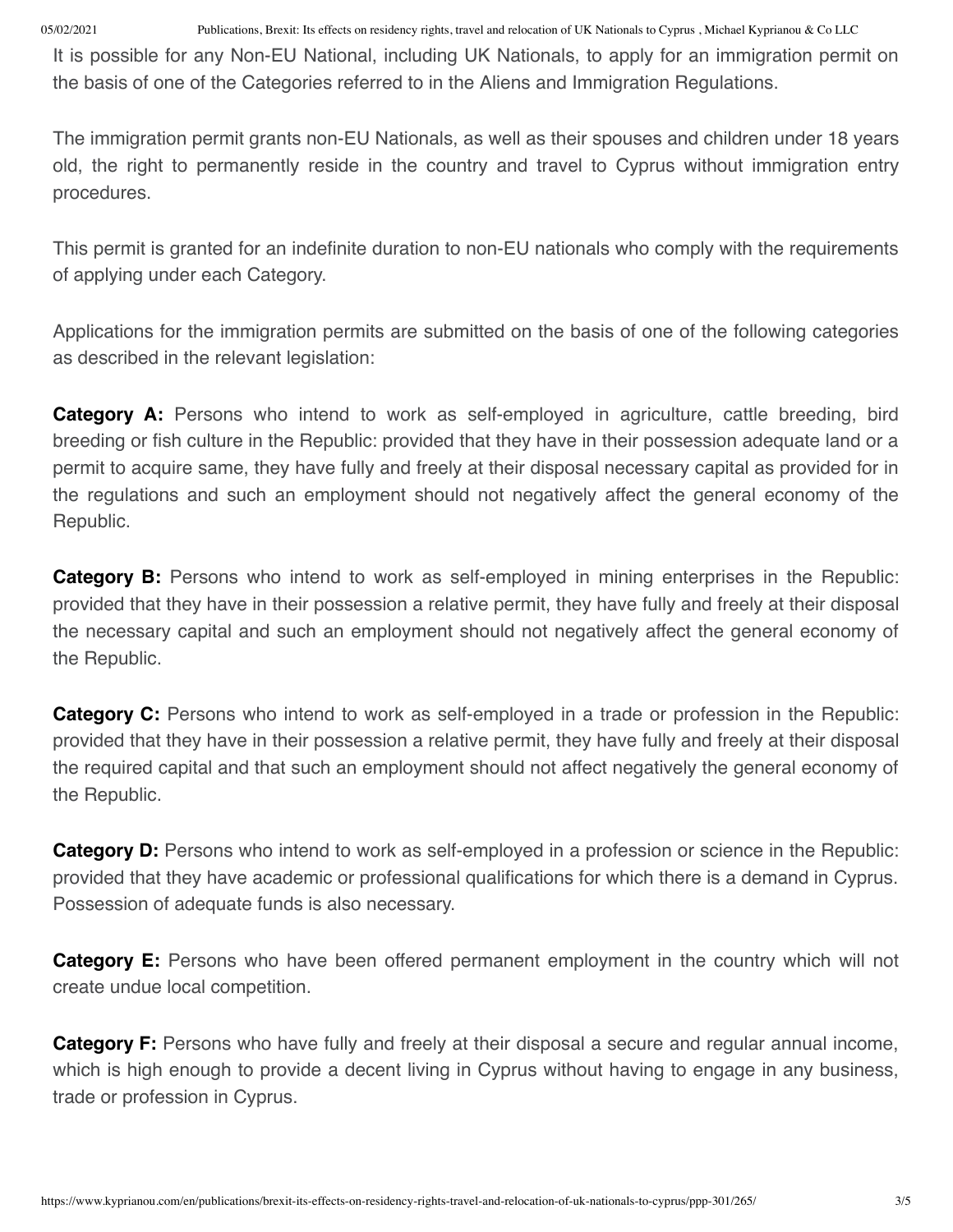Applications are reviewed by the Immigration Control Board, and the Minister of the Interior will grant final approval. Examination and processing of applications takes around 12-18 months.

This category would be the most appropriate route for those wishing to retire in Cyprus and have savings or receive a pension or income from abroad. Owning a property in Cyprus weighs heavily positively in any such application though it is also possible to qualify merely with a rental agreement. Each application is examined on its merits.

**Category F 6(2)** - Expedited procedure which applies to those investing in new-build properties in **Cyprus** 

An expedited procedure which complements Category F enables the granting of an immigration permit to non-EU nationals who invest in Cyprus and have income from abroad. These permits are granted on the basis of the following requirements. In order to qualify, applicants must meet the following criteria:

They must have purchased one or two real estate properties in Cyprus with a total purchase cost of at least €300,000 (excluding VAT). At least €200,000 of the purchase price must be settled in full.

They must provide evidence of a secure and steady annual income emanating from abroad that should be a minimum of €30.000 which increases with each dependent. The income should derive from sources other than employment in Cyprus.

They need to transfer €30.000 from abroad and deposit it in a Bank operating in Cyprus in a 3-year Fixed Deposit Account.

Applications are reviewed by the Civil Registry and Migration Department and the Minister of Interior grants final approval. Examination and processing of applications takes around 3 -6 months. The immigration permit continues to be valid provided that the holder visits Cyprus at least once every two years.

It is important to note that under category F and F 6(2) holders of Permanent Residence Permits are not allowed to work in Cyprus. However, they can be shareholders in a Cypriot Company which can do business in Cyprus or abroad and receive dividends income from this company.

## **WORK PERMITS**

UK Nationals who wish to work in Cyprus could pursue the routes currently available to a Non-EU National wishing to reside and work in Cyprus.